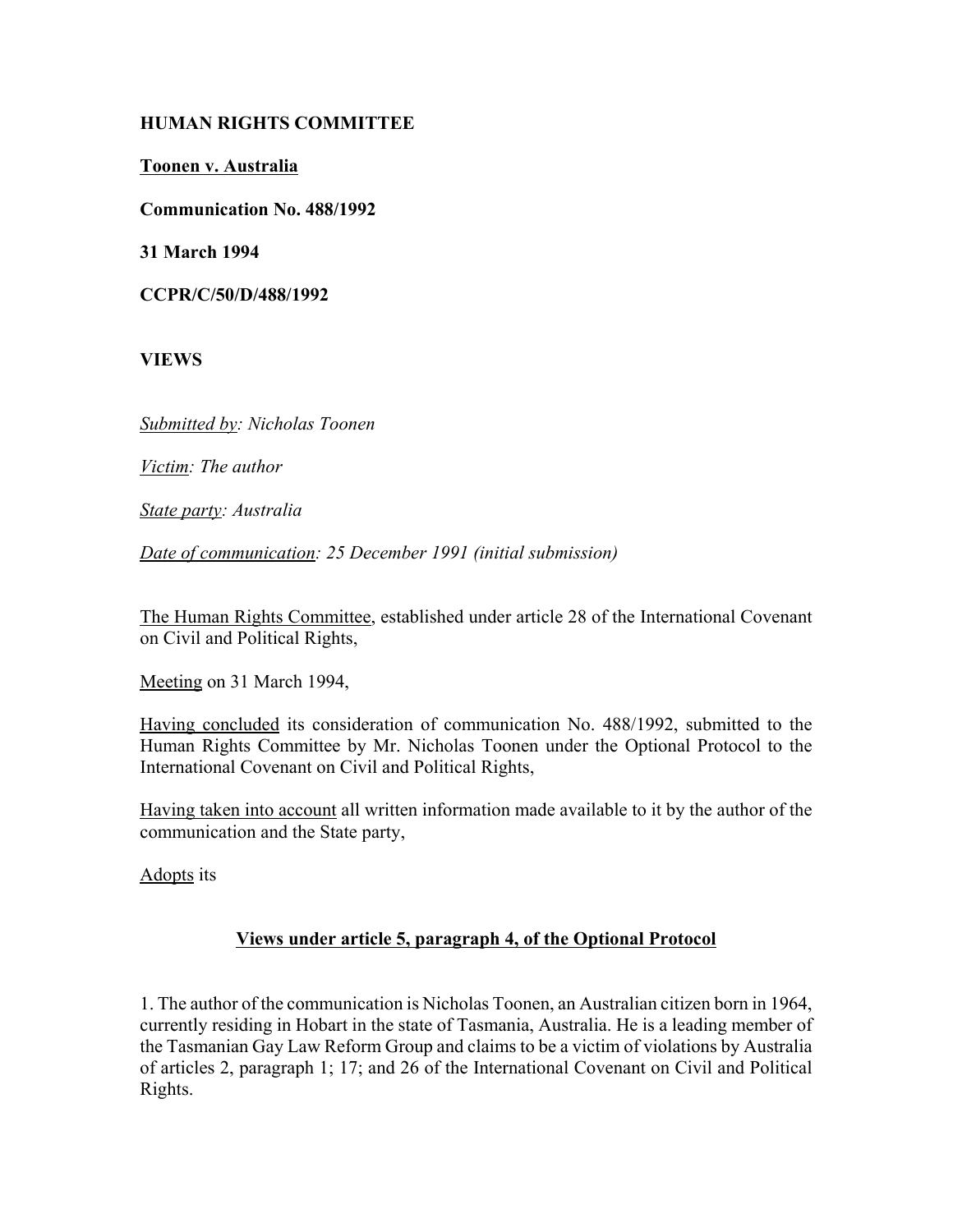## The facts as submitted by the author

2.1 The author is an activist for the promotion of the rights of homosexuals in Tasmania, one of Australia's six constitutive states. He challenges two provisions of the Tasmanian Criminal Code, namely, sections 122 (a) and (c) and 123, which criminalize various forms of sexual contact between men, including all forms of sexual contact between consenting adult homosexual men in private.

2.2 The author observes that the above sections of the Tasmanian Criminal Code empower Tasmanian police officers to investigate intimate aspects of his private life and to detain him, if they have reason to believe that he is involved in sexual activities which contravene the above sections. He adds that the Director of Public Prosecutions announced, in August 1988, that proceedings pursuant to sections 122 (a) and (c) and 123 would be initiated if there was sufficient evidence of the commission of a crime.

2.3 Although in practice the Tasmanian police has not charged anyone either with "unnatural sexual intercourse" or "intercourse against nature" (section 122) nor with "indecent practice between male persons" (section 123) for several years, the author argues that because of his long-term relationship with another man, his active lobbying of Tasmanian politicians and the reports about his activities in the local media, and because of his activities as a gay rights activist and gay HIV/AIDS worker, his private life and his liberty are threatened by the continued existence of sections 122 (a) and (c) and 123 of the Criminal Code.

2.4 Mr. Toonen further argues that the criminalization of homosexuality in private has not permitted him to expose openly his sexuality and to publicize his views on reform of the relevant laws on sexual matters, as he felt that this would have been extremely prejudicial to his employment. In this context, he contends that sections 122 (a) and (c) and 123 have created the conditions for discrimination in employment, constant stigmatization, vilification, threats of physical violence and the violation of basic democratic rights.

2.5 The author observes that numerous "figures of authority" in Tasmania have made either derogatory or downright insulting remarks about homosexual men and women over the past few years. These include statements made by members of the Lower House of Parliament, municipal councillors (such as "representatives of the gay community are no better than Saddam Hussein" and "the act of homosexuality is unacceptable in any society, let alone a civilized society"), of the church and of members of the general public, whose statements have been directed against the integrity and welfare of homosexual men and women in Tasmania (such as "[g]ays want to lower society to their level" and "You are 15 times more likely to be murdered by a homosexual than a heterosexual ..."). In some public meetings, it has been suggested that all Tasmanian homosexuals should be rounded up and "dumped" on an uninhabited island, or be subjected to compulsory sterilization. Remarks such as these, the author affirms, have had the effect of creating constant stress and suspicion in what ought to be routine contacts with the authorities in Tasmania.

2.6 The author further argues that Tasmania has witnessed, and continues to witness, a "campaign of official and unofficial hatred" against homosexuals and lesbians. This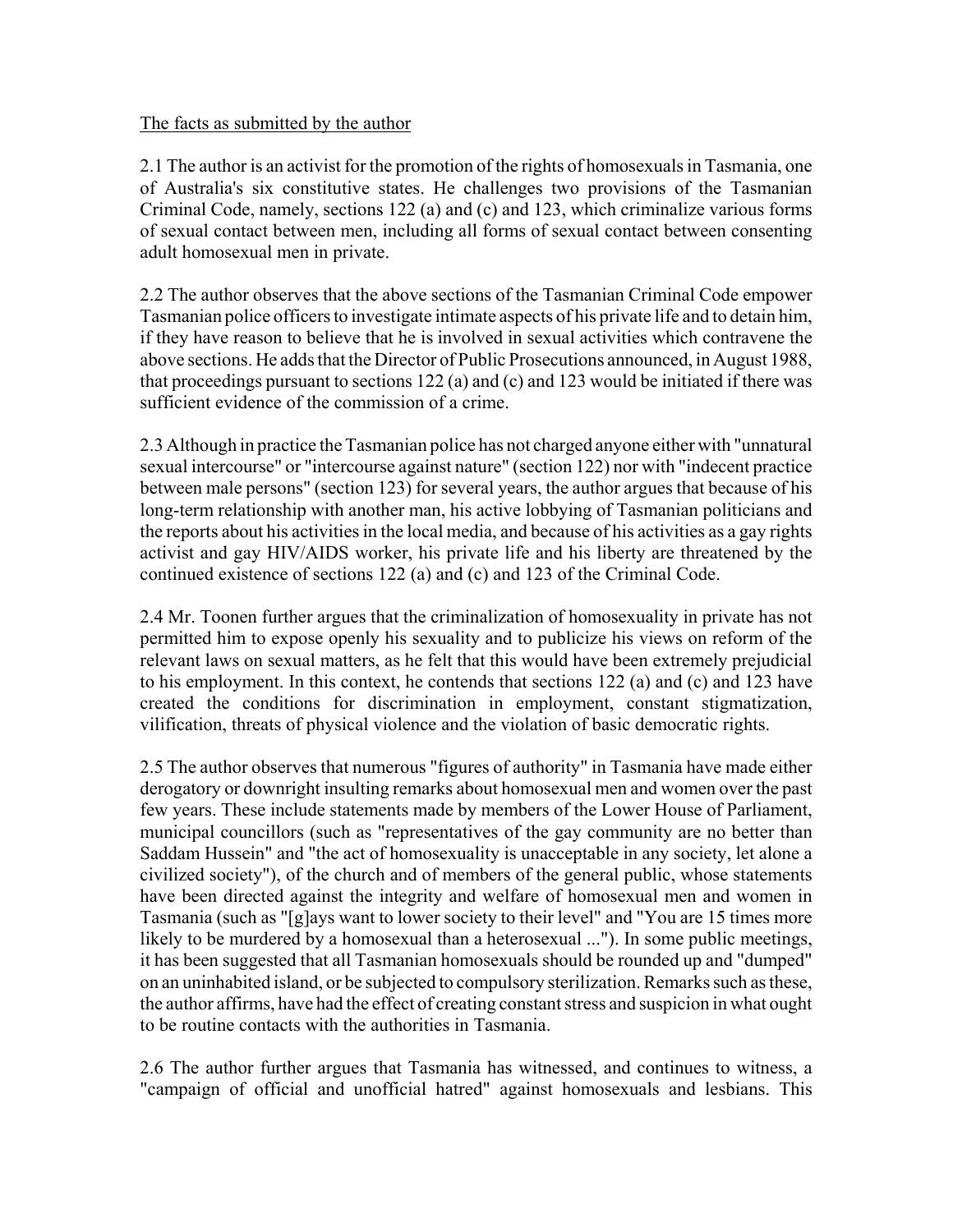campaign has made it difficult for the Tasmanian Gay Law Reform Group to disseminate information about its activities and advocate the decriminalization of homosexuality. Thus, in September 1988, for example, the Group was refused permission to put up a stand in a public square in the city of Hobart, and the author claims that he, as a leading protester against the ban, was subjected to police intimidation.

2.7 Finally, the author argues that the continued existence of sections 122 (a) and (c) and 123 of the Criminal Code of Tasmania continue to have profound and harmful impacts on many people in Tasmania, including himself, in that it fuels discrimination and violence against and harassment of the homosexual community of Tasmania.

# The complaint

3.1 The author affirms that sections 122 and 123 of the Tasmanian Criminal Code violate articles 2, paragraph 1; 17; and 26 of the Covenant because:

(a) They do not distinguish between sexual activity in private and sexual activity in public and bring private activity into the public domain. In their enforcement, these provisions result in a violation of the right to privacy, since they enable the police to enter a household on the mere suspicion that two consenting adult homosexual men may be committing a criminal offence. Given the stigma attached to homosexuality in Australian society (and especially in Tasmania), the violation of the right to privacy may lead to unlawful attacks on the honour and the reputation of the individuals concerned;

(b) They distinguish between individuals in the exercise of their right to privacy on the basis of sexual activity, sexual orientation and sexual identity;

(c) The Tasmanian Criminal Code does not outlaw any form of homosexual activity between consenting homosexual women in private and only some forms of consenting heterosexual activity between adult men and women in private. That the laws in question are not currently enforced by the judicial authorities of Tasmania should not be taken to mean that homosexual men in Tasmania enjoy effective equality under the law.

3.2 For the author, the only remedy for the rights infringed by sections 122 (a) and (c) and 123 of the Criminal Code through the criminalization of all forms of sexual activity between consenting adult homosexual men in private would be the repeal of these provisions.

3.3 The author submits that no effective remedies are available against sections 122 (a) and (c) and 123. At the legislative level, state jurisdictions have primary responsibility for the enactment and enforcement of criminal law. As the Upper and Lower Houses of the Tasmanian Parliament have been deeply divided over the decriminalization of homosexual activities and reform of the Criminal Code, this potential avenue of redress is said to be ineffective. The author further observes that effective administrative remedies are not available, as they would depend on the support of a majority of members of both Houses of Parliament, support which is lacking. Finally, the author contends that no judicial remedies for a violation of the Covenant are available, as the Covenant has not been incorporated into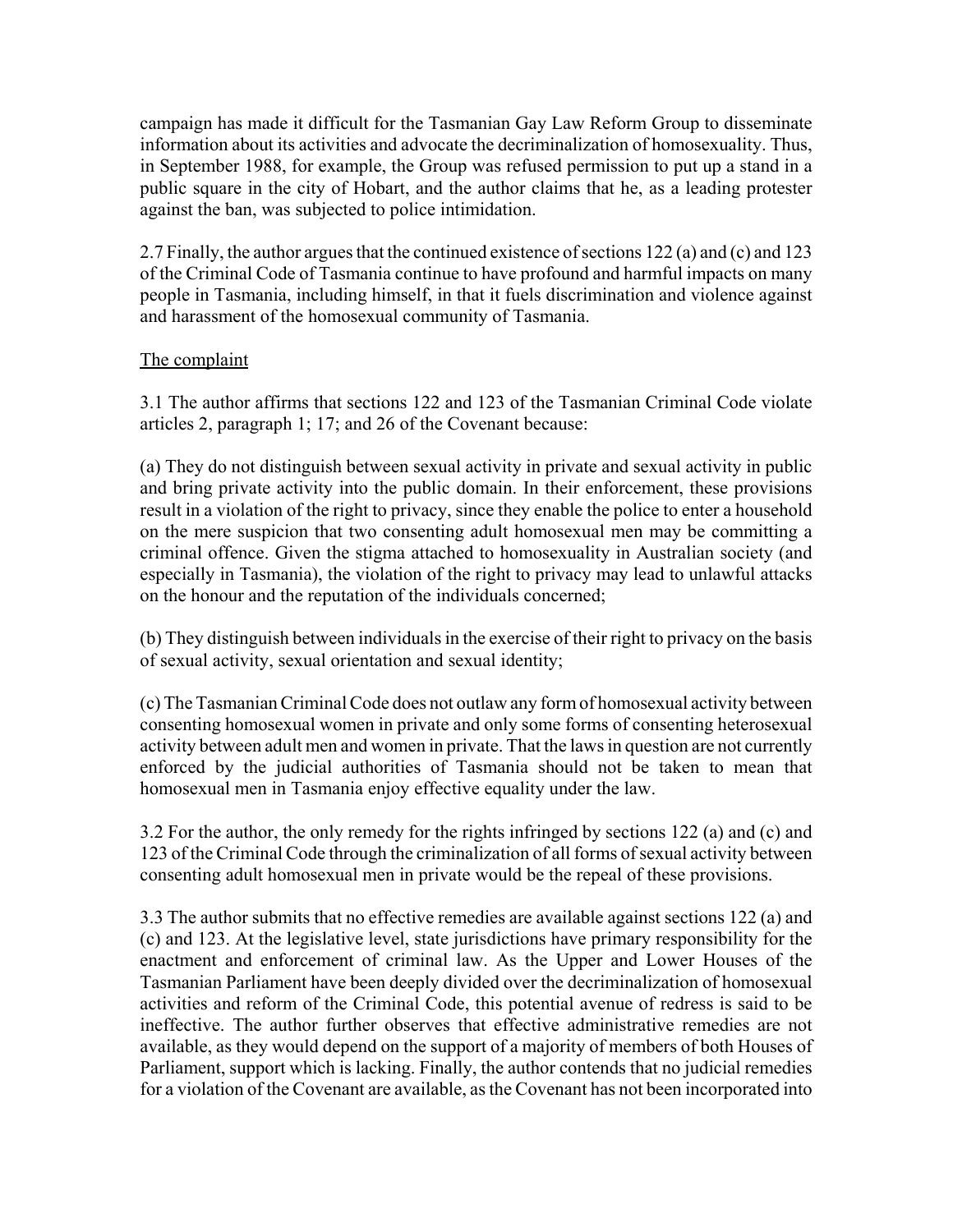Australian law, and Australian courts have been unwilling to apply treaties not incorporated into domestic law.

## The State party's information and observations

4.1 The State party did not challenge the admissibility of the communication on any grounds, while reserving its position on the substance of the author's claims.

4.2 The State party notes that the laws challenged by Mr. Toonen are those of the state of Tasmania and only apply within the jurisdiction of that state. Laws similar to those challenged by the author once applied in other Australian jurisdictions but have since been repealed.

## The Committee's decision on admissibility

5.1 During its forty-sixth session, the Committee considered the admissibility of the communication. As to whether the author could be deemed a "victim" within the meaning of article 1 of the Optional Protocol, it noted that the legislative provisions challenged by the author had not been enforced by the judicial authorities of Tasmania for a number of years. It considered, however, that the author had made reasonable efforts to demonstrate that the threat of enforcement and the pervasive impact of the continued existence of these provisions on administrative practices and public opinion had affected him and continued to affect him personally, and that they could raise issues under articles 17 and 26 of the Covenant. Accordingly, the Committee was satisfied that the author could be deemed a victim within the meaning of article 1 of the Optional Protocol, and that his claims were admissible ratione temporis.

5.2 On 5 November 1992, therefore, the Committee declared the communication admissible inasmuch as it appeared to raise issues under articles 17 and 26 of the Covenant.

#### The State party's observations on the merits and author's comments thereon

6.1 In its submission under article 4, paragraph 2, of the Optional Protocol, dated 15 September 1993, the State party concedes that the author has been a victim of arbitrary interference with his privacy, and that the legislative provisions challenged by him cannot be justified on public health or moral grounds. It incorporates into its submission the observations of the government of Tasmania, which denies that the author has been the victim of a violation of the Covenant.

6.2 With regard to article 17, the Federal Government notes that the Tasmanian government submits that article 17 does not create a "right to privacy" but only a right to freedom from arbitrary or unlawful interference with privacy, and that as the challenged laws were enacted by democratic process, they cannot be an unlawful interference with privacy. The Federal Government, after reviewing the travaux préparatoires of article 17, subscribes to the following definition of "private": "matters which are individual, personal, or confidential, or which are kept or removed from public observation". The State party acknowledges that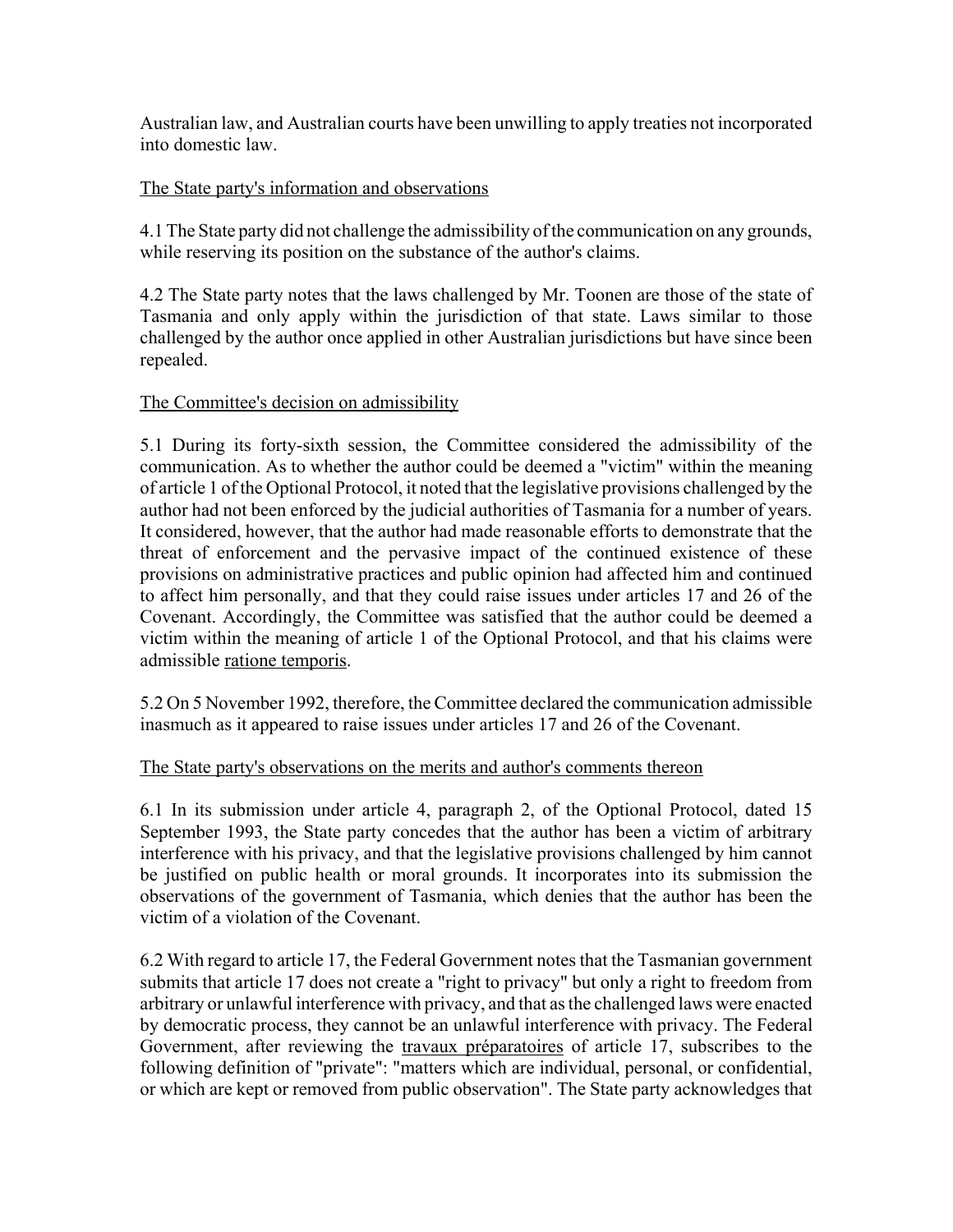based on this definition, consensual sexual activity in private is encompassed by the concept of "privacy" in article 17.

6.3 As to whether sections 122 and 123 of the Tasmanian Criminal Code "interfere" with the author's privacy, the State party notes that the Tasmanian authorities advised that there is no policy to treat investigations or the prosecution of offences under the disputed provisions any differently from the investigation or prosecution of offences under the Tasmanian Criminal Code in general, and that the most recent prosecution under the challenged provisions dates back to 1984. The State party acknowledges, however, that in the absence of any specific policy on the part of the Tasmanian authorities not to enforce the laws, the risk of the provisions being applied to Mr. Toonen remains, and that this risk is relevant to the assessment of whether the provisions "interfere" with his privacy. On balance, the State party concedes that Mr. Toonen is personally and actually affected by the Tasmanian laws.

6.4 As to whether the interference with the author's privacy was arbitrary or unlawful, the State party refers to the travaux préparatoires of article 17 and observes that the drafting history of the provision in the Commission on Human Rights appears to indicate that the term "arbitrary" was meant to cover interferences which, under Australian law, would be covered by the concept of "unreasonableness". Furthermore, the Human Rights Committee, in its general comment 16 (32) on article 17, states that the "concept of arbitrariness is intended to guarantee that even interference provided for by law should be in accordance with the provisions, aims and objectives of the Covenant and should be ... reasonable in the particular circumstances". a/ On the basis of this and the Committee's jurisprudence on the concept of "reasonableness", the State party interprets "reasonable" interferences with privacy as measures which are based on reasonable and objective criteria and which are proportional to the purpose for which they are adopted.

6.5 The State party does not accept the argument of the Tasmanian authorities that the retention of the challenged provisions is partly motivated by a concern to protect Tasmania from the spread of HIV/AIDS, and that the laws are justified on public health and moral grounds. This assessment in fact goes against the National HIV/AIDS Strategy of the Government of Australia, which emphasizes that laws criminalizing homosexual activity obstruct public health programmes promoting safer sex. The State party further disagrees with the Tasmanian authorities' contention that the laws are justified on moral grounds, noting that moral issues were not at issue when article 17 of the Covenant was drafted.

6.6 None the less, the State party cautions that the formulation of article 17 allows for some infringement of the right to privacy if there are reasonable grounds, and that domestic social mores may be relevant to the reasonableness of an interference with privacy. The State party observes that while laws penalizing homosexual activity existed in the past in other Australian states, they have since been repealed with the exception of Tasmania. Furthermore, discrimination on the basis of homosexuality or sexuality is unlawful in three of six Australian states and the two self-governing internal Australian territories. The Federal Government has declared sexual preference to be a ground of discrimination that may be invoked under ILO Convention No. 111 (Discrimination in Employment or Occupation Convention), and has created a mechanism through which complaints about discrimination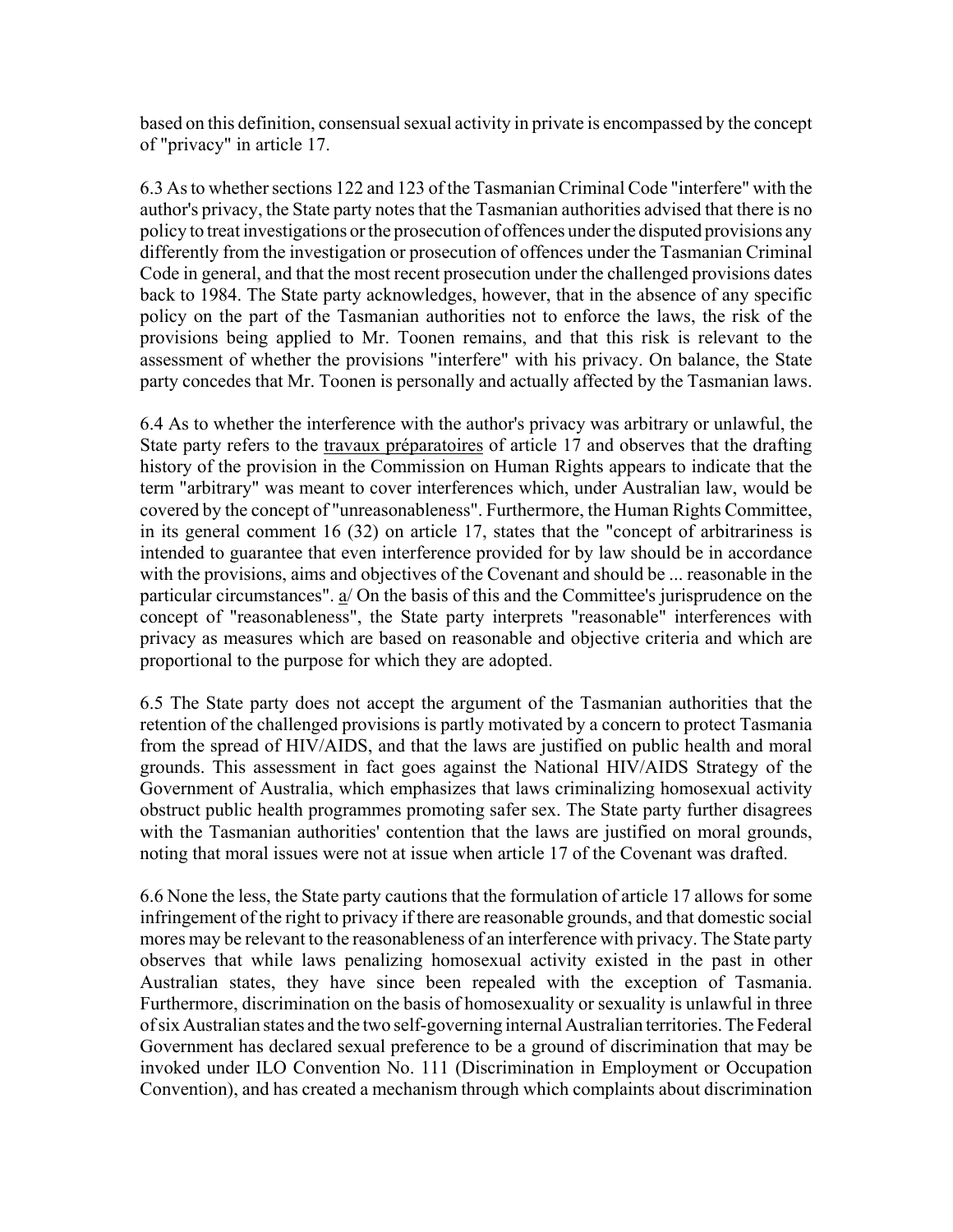in employment on the basis of sexual preference may be considered by the Australian Human Rights and Equal Opportunity Commission.

6.7 On the basis of the above, the State party contends that there is now a general Australian acceptance that no individual should be disadvantaged on the basis of his or her sexual orientation. Given the legal and social situation in all of Australia except Tasmania, the State party acknowledges that a complete prohibition on sexual activity between men is unnecessary to sustain the moral fabric of Australian society. On balance, the State party "does not seek to claim that the challenged laws are based on reasonable and objective criteria".

6.8 Finally, the State party examines, in the context of article 17, whether the challenged laws are a proportional response to the aim sought. It does not accept the argument of the Tasmanian authorities that the extent of interference with personal privacy occasioned by sections 122 and 123 of the Tasmanian Criminal Code is a proportional response to the perceived threat to the moral standards of Tasmanian society. In this context, it notes that the very fact that the laws are not enforced against individuals engaging in private, consensual sexual activity indicates that the laws are not essential to the protection of that society's moral standards. In the light of all the above, the State party concludes that the challenged laws are not reasonable in the circumstances, and that their interference with privacy is arbitrary. It notes that the repeal of the laws has been proposed at various times in the recent past by Tasmanian governments.

6.9 In respect of the alleged violation of article 26, the State party seeks the Committee's guidance as to whether sexual orientation may be subsumed under the term "... or other status" in article 26. In this context, the Tasmanian authorities concede that sexual orientation is an "other status" for the purposes of the Covenant. The State party itself, after review of the travaux préparatoires, the Committee's general comment on articles 2 and 26 and its jurisprudence under these provisions, contends that there "appears to be a strong argument that the words of the two articles should not be read restrictively". The formulation of the provisions "without distinction of any kind, such as" and "on any ground such as" support an inclusive rather than exhaustive interpretation. While the travaux préparatoires do not provide specific guidance on this question, they also appear to support this interpretation.

6.10 The State party continues that if the Committee considers sexual orientation as "other status" for purposes of the Covenant, the following issues must be examined:

(a) Whether Tasmanian laws draw a distinction on the basis of sex or sexual orientation;

(b) Whether Mr. Toonen is a victim of discrimination;

(c) Whether there are reasonable and objective criteria for the distinction;

(d) Whether Tasmanian laws are a proportional means to achieve a legitimate aim under the Covenant.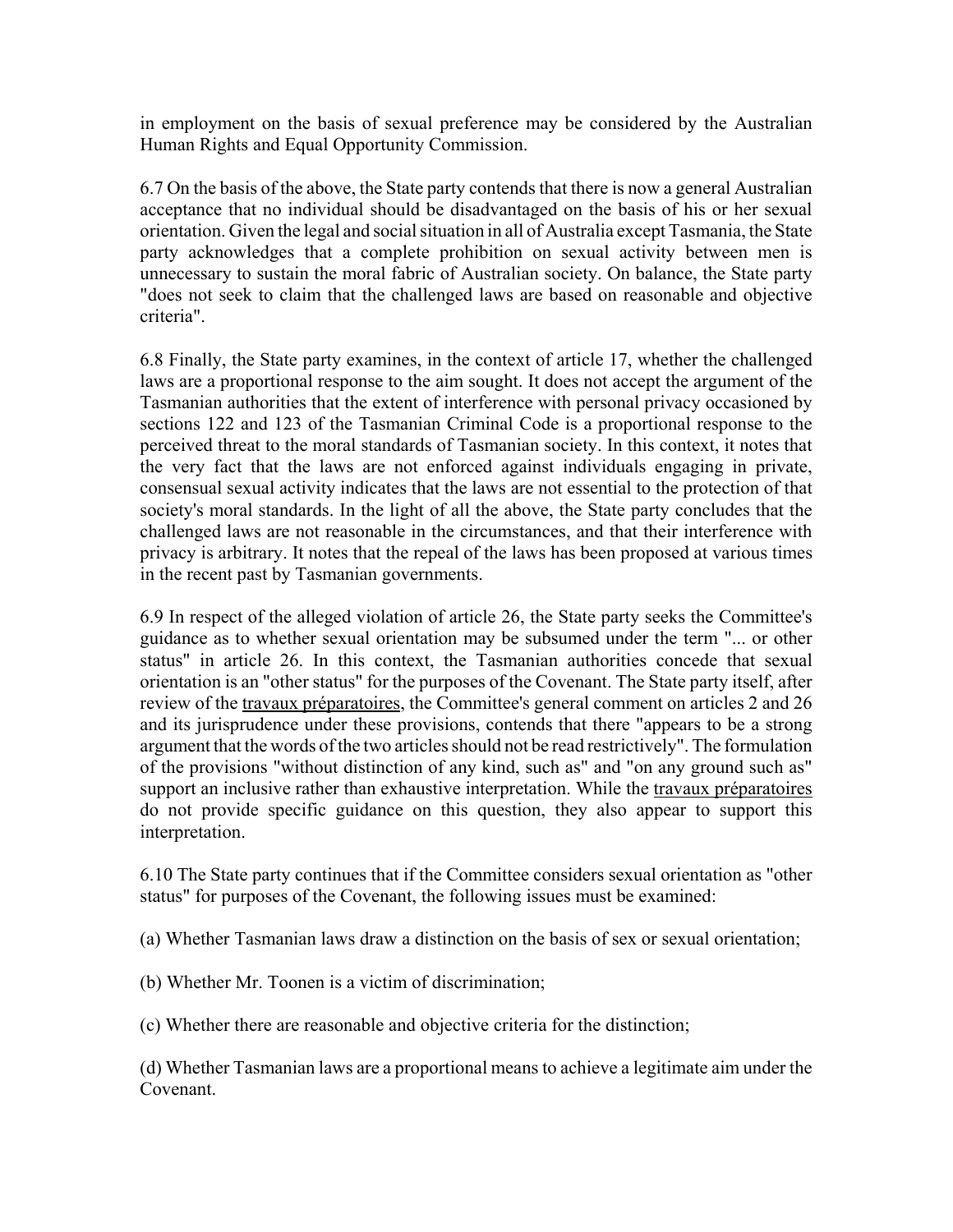6.11 The State party concedes that section 123 of the Tasmanian Criminal Code clearly draws a distinction on the basis of sex, as it prohibits sexual acts only between males. If the Committee were to find that sexual orientation is an "other status" within the meaning of article 26, the State party would concede that this section draws a distinction on the basis of sexual orientation. As to the author's argument that it is necessary to consider the impact of sections 122 and 123 together, the State party seeks the Committee's guidance on "whether it is appropriate to consider section 122 in isolation or whether it is necessary to consider the combined impact of sections 122 and 123 on Mr. Toonen".

6.12 As to whether the author is a victim of discrimination, the State party concedes, as referred to in paragraph 6.3 above, that the author is actually and personally affected by the challenged provisions, and accepts the general proposition that legislation does affect public opinion. However, the State party contends that it has been unable to ascertain whether all instances of anti-homosexual prejudice and discrimination referred to by the author are traceable to the effect of sections 122 and 123.

6.13 Concerning the issue of whether the differentiation in treatment in sections 122 and 123 is based on reasonable and objective criteria, the State party refers, mutatis mutandis, to its observations made in respect of article 17 (paragraphs 6.4 to 6.8 above). In a similar context, the State party takes issue with the argument of the Tasmanian authority that the challenged laws do not discriminate between classes of citizens but merely identify acts which are unacceptable to the Tasmanian community. This, according to the State party, inaccurately reflects the domestic perception of the purpose or the effect of the challenged provisions. While they specifically target acts, their impact is to distinguish an identifiable class of individuals and to prohibit certain of their acts. Such laws thus are clearly understood by the community as being directed at male homosexuals as a group. Accordingly, if the Committee were to find the Tasmanian laws discriminatory which interfere with privacy, the State party concedes that they constitute a discriminatory interference with privacy.

6.14 Finally, the State party examines a number of issues of potential relevance in the context of article 26. As to the concept of "equality before the law" within the meaning of article 26, the State party argues that the complaint does not raise an issue of procedural inequality. As regards the issue of whether sections 122 and 123 discriminate in "equal protection of the law", the State party acknowledges that if the Committee were to find the laws to be discriminatory, they would discriminate in the right to equal protection of the law. Concerning whether the author is a victim of prohibited discrimination, the State party concedes that sections 122 and 123 do have an actual effect on the author and his complaint does not, as affirmed by the Tasmanian authorities, constitute a challenge in abstracto to domestic laws.

7.1 In his comments, the author welcomes the State party's concession that sections 122 and 123 violate article 17 of the Covenant but expresses concern that the argumentation of the Government of Australia is entirely based on the fact that he is threatened with prosecution under the aforementioned provisions and does not take into account the general adverse effect of the laws on himself. He further expresses concern, in the context of the "arbitrariness" of the interference with his privacy, that the State party has found it difficult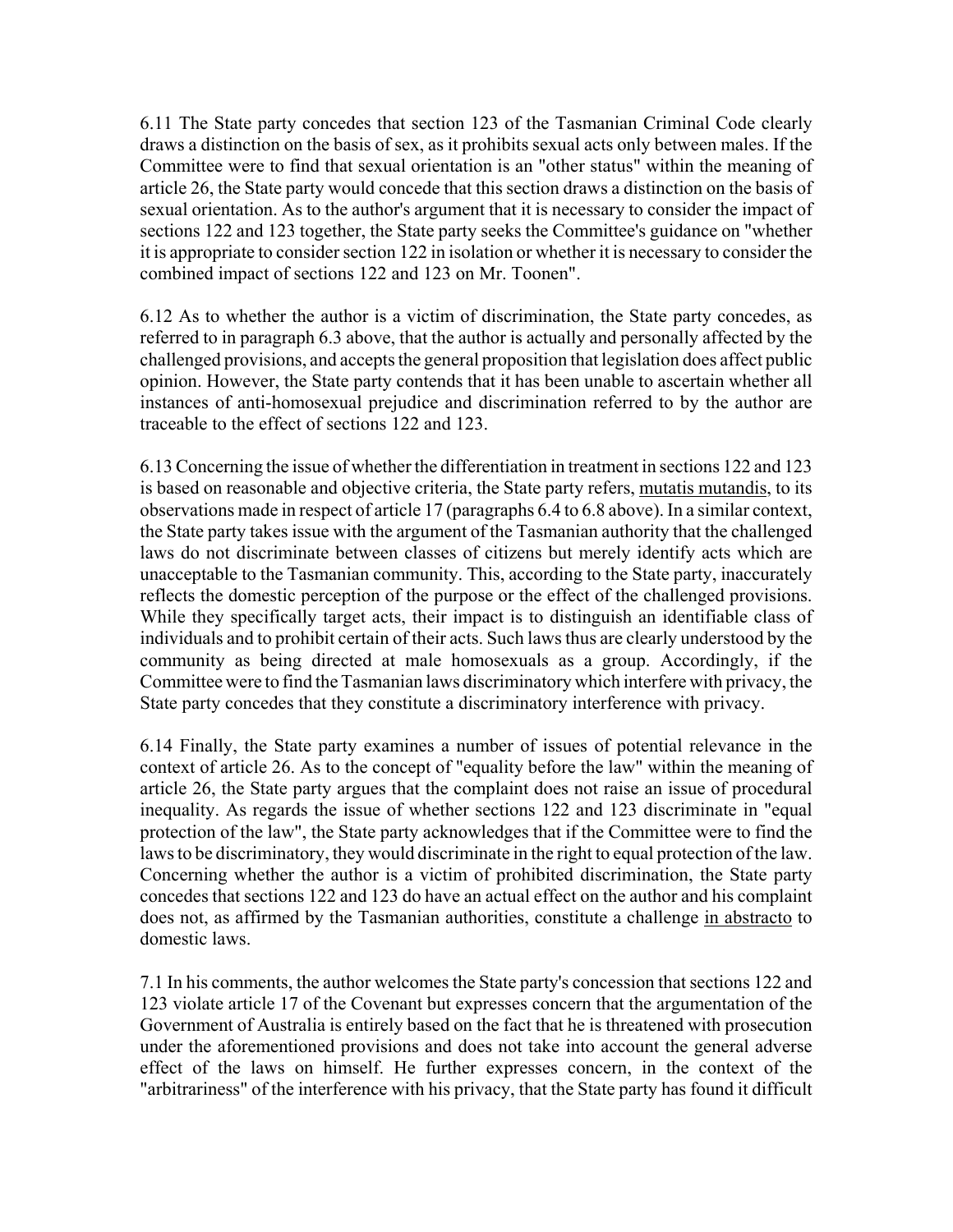to ascertain with certainty whether the prohibition on private homosexual activity represents the moral position of a significant portion of the Tasmanian populace. He contends that, in fact, there is significant popular and institutional support for the repeal of Tasmania's antigay criminal laws, and provides a detailed list of associations and groups from a broad spectrum of Australian and Tasmanian society, as well as a detailed survey of national and international concern about gay and lesbian rights in general and Tasmania's anti-gay statutes in particular.

7.2 In response to the Tasmanian authorities' argument that moral considerations must be taken into account when dealing with the right to privacy, the author notes that Australia is a pluralistic and multi-cultural society whose citizens have different and at times conflicting moral codes. In these circumstances it must be the proper role of criminal laws to entrench these different codes as little as possible; in so far as some values must be entrenched in criminal codes, these values should relate to human dignity and diversity.

7.3 As to the alleged violations of articles 2, paragraph 1, and 26, the author welcomes the State party's willingness to follow the Committee's guidance on the interpretation of these provisions but regrets that the State party has failed to give its own interpretation of these provisions. This, he submits, is inconsistent with the domestic views of the Government of Australia on these provisions, as it has made clear domestically that it interprets them to guarantee freedom from discrimination and equal protection of the law on grounds of sexual orientation. He proceeds to review recent developments in Australia on the status of sexual orientation in international human rights law and notes that before the Main Committee of the World Conference on Human Rights, Australia made a statement which "remains the strongest advocacy of ... gay rights by any Government in an international forum". The author submits that Australia's call for the proscription, at the international level, of discrimination on the grounds of sexual preference is pertinent to his case.

7.4 Mr. Toonen further notes that in 1994, Australia will raise the issue of sexual orientation discrimination in a variety of forums: "It is understood that the National Action Plan on Human Rights which will be tabled by Australia in the Commission on Human Rights early next year will include as one of its objectives the elimination of discrimination on the grounds of sexual orientation at an international level".

7.5 In the light of the above, the author urges the Committee to take account of the fact that the State party has consistently found that sexual orientation is a protected status in international human rights law and, in particular, constitutes an "other status" for purposes of articles 2, paragraph 1, and 26. The author notes that a precedent for such a finding can be found in several judgements of the European Court of Human Rights. b/

7.6 As to the discriminatory effect of sections 122 and 123 of the Tasmanian Criminal Code, the author reaffirms that the combined effect of the provisions is discriminatory because together they outlaw all forms of intimacy between men. Despite its apparent neutrality, section 122 is said to be by itself discriminatory. In spite of the gender neutrality of Tasmanian laws against "unnatural sexual intercourse", this provision, like similar and now repealed laws in different Australian states, has been enforced far more often against men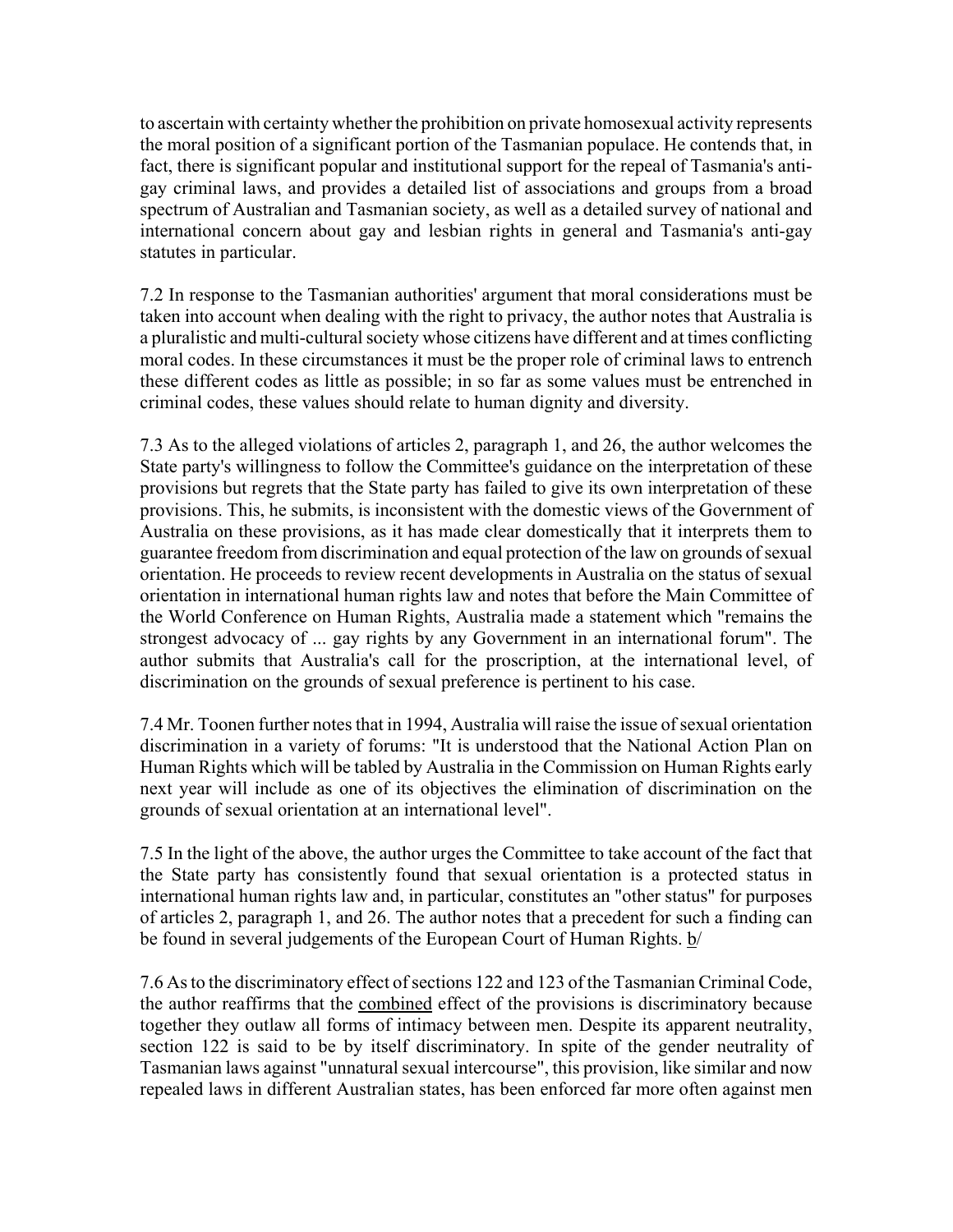engaged in homosexual activity than against men or women who are heterosexually active. At the same time, the provision criminalizes an activity practised more often by men sexually active with other men than by men or women who are heterosexually active. The author contends that in its general comment on article 26 and in some of its views, the Human Rights Committee itself has accepted the notion of "indirect discrimination". c/

7.7 Concerning the absence of "reasonable and objective criteria" for the differentiation operated by sections 122 and 123, Mr. Toonen welcomes the State party's conclusion that the provisions are not reasonably justified on public health or moral grounds. At the same time, he questions the State party's ambivalence about the moral perceptions held among the inhabitants of Tasmania.

7.8 Finally, the author develops his initial argument related to the link between the existence of anti-gay criminal legislation and what he refers to as "wider discrimination", i.e. harassment and violence against homosexuals and anti-gay prejudice. He argues that the existence of the law has adverse social and psychological impacts on himself and on others in his situation and cites numerous recent examples of harassment of and discrimination against homosexuals and lesbians in Tasmania. d/

7.9 Mr. Toonen explains that since lodging his complaint with the Committee, he has continued to be the subject of personal vilification and harassment. This occurred in the context of the debate on gay law reform in Tasmania and his role as a leading voluntary worker in the Tasmanian community welfare sector. He adds that more importantly, since filing his complaint, he lost his employment partly as a result of his communication before the Committee.

7.10 In this context, he explains that when he submitted the communication to the Committee, he had been employed for three years as General Manager of the Tasmanian AIDS Council (Inc.). His employment was terminated on 2 July 1993 following an external review of the Council's work which had been imposed by the Tasmanian government, through the Department of Community and Health Services. When the Council expressed reluctance to dismiss the author, the Department threatened to withdraw the Council's funding unless Mr. Toonen was given immediate notice. Mr. Toonen submits that the action of the Department was motivated by its concerns over his high profile complaint to the Committee and his gay activism in general. He notes that his complaint has become a source of embarrassment to the Tasmanian government, and emphasizes that at no time had there been any question of his work performance being unsatisfactory.

7.11 The author concludes that sections 122 and 123 continue to have an adverse impact on his private and his public life by creating the conditions for discrimination, continuous harassment and personal disadvantage.

#### Examination of the merits

8.1 The Committee is called upon to determine whether Mr. Toonen has been the victim of an unlawful or arbitrary interference with his privacy, contrary to article 17, paragraph 1, and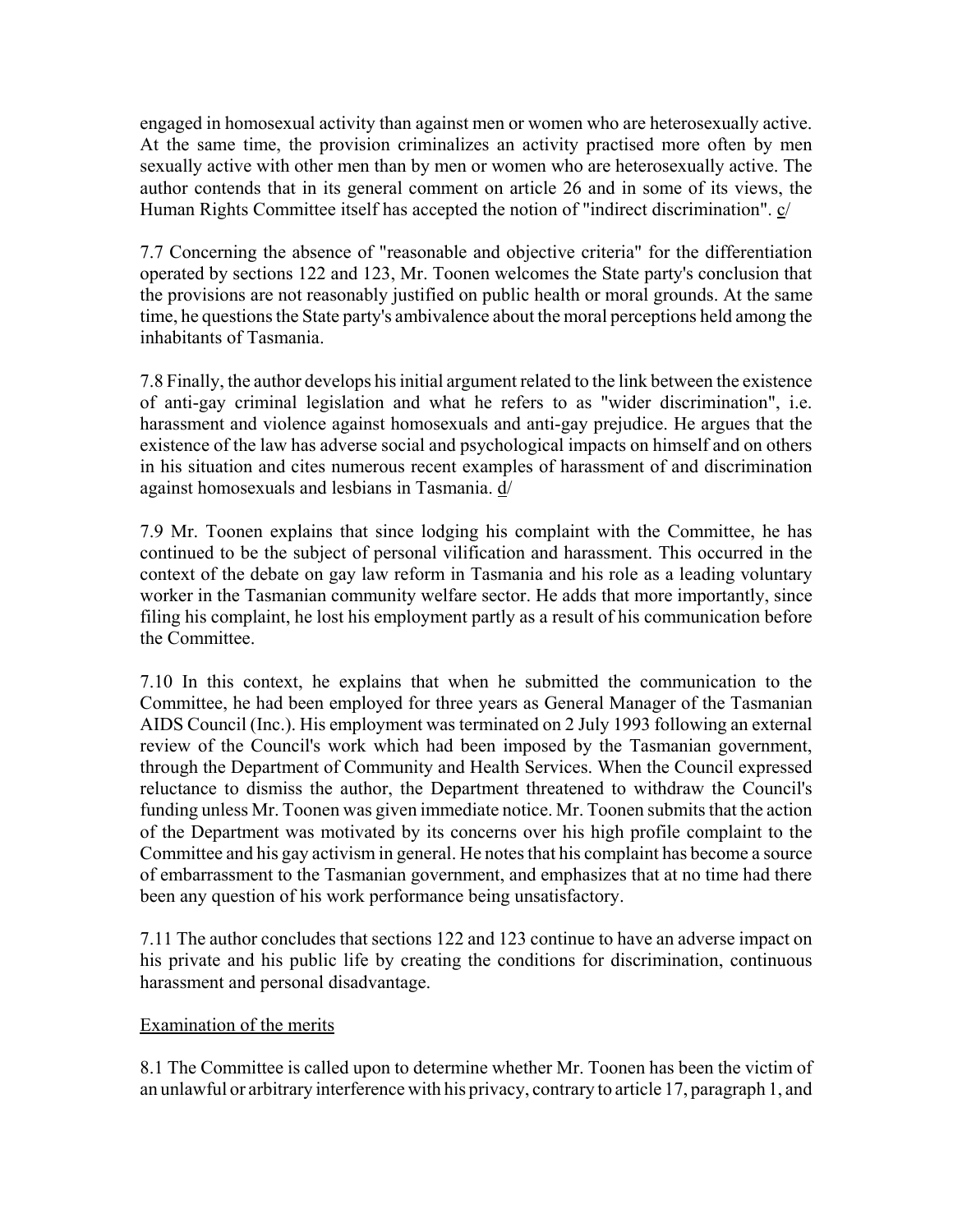whether he has been discriminated against in his right to equal protection of the law, contrary to article 26.

8.2 In so far as article 17 is concerned, it is undisputed that adult consensual sexual activity in private is covered by the concept of "privacy", and that Mr. Toonen is actually and currently affected by the continued existence of the Tasmanian laws. The Committee considers that sections 122 (a) and (c) and 123 of the Tasmanian Criminal Code "interfere" with the author's privacy, even if these provisions have not been enforced for a decade. In this context, it notes that the policy of the Department of Public Prosecutions not to initiate criminal proceedings in respect of private homosexual conduct does not amount to a guarantee that no actions will be brought against homosexuals in the future, particularly in the light of undisputed statements of the Director of Public Prosecutions of Tasmania in 1988 and those of members of the Tasmanian Parliament. The continued existence of the challenged provisions therefore continuously and directly "interferes" with the author's privacy.

8.3 The prohibition against private homosexual behaviour is provided for by law, namely, sections 122 and 123 of the Tasmanian Criminal Code. As to whether it may be deemed arbitrary, the Committee recalls that pursuant to its general comment 16 (32) on article 17, the "introduction of the concept of arbitrariness is intended to guarantee that even interference provided for by the law should be in accordance with the provisions, aims and objectives of the Covenant and should be, in any event, reasonable in the circumstances". a/ The Committee interprets the requirement of reasonableness to imply that any interference with privacy must be proportional to the end sought and be necessary in the circumstances of any given case.

8.4 While the State party acknowledges that the impugned provisions constitute an arbitrary interference with Mr. Toonen's privacy, the Tasmanian authorities submit that the challenged laws are justified on public health and moral grounds, as they are intended in part to prevent the spread of HIV/AIDS in Tasmania, and because, in the absence of specific limitation clauses in article 17, moral issues must be deemed a matter for domestic decision.

8.5 As far as the public health argument of the Tasmanian authorities is concerned, the Committee notes that the criminalization of homosexual practices cannot be considered a reasonable means or proportionate measure to achieve the aim of preventing the spread of AIDS/HIV. The Government of Australia observes that statutes criminalizing homosexual activity tend to impede public health programmes "by driving underground many of the people at the risk of infection". Criminalization of homosexual activity thus would appear to run counter to the implementation of effective education programmes in respect of the HIV/AIDS prevention. Secondly, the Committee notes that no link has been shown between the continued criminalization of homosexual activity and the effective control of the spread of the HIV/AIDS virus.

8.6 The Committee cannot accept either that for the purposes of article 17 of the Covenant, moral issues are exclusively a matter of domestic concern, as this would open the door to withdrawing from the Committee's scrutiny a potentially large number of statutes interfering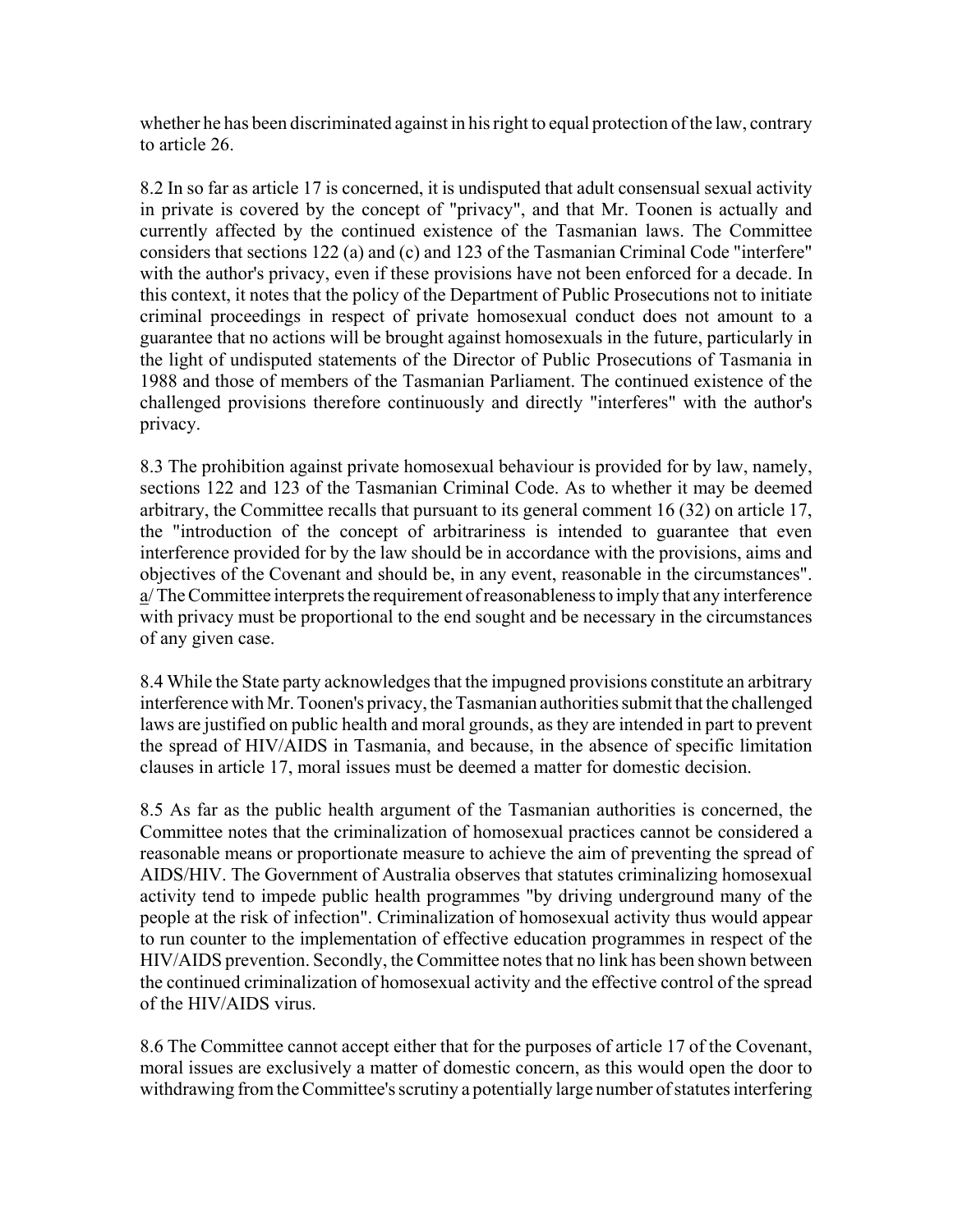with privacy. It further notes that with the exception of Tasmania, all laws criminalizing homosexuality have been repealed throughout Australia and that, even in Tasmania, it is apparent that there is no consensus as to whether sections 122 and 123 should not also be repealed. Considering further that these provisions are not currently enforced, which implies that they are not deemed essential to the protection of morals in Tasmania, the Committee concludes that the provisions do not meet the "reasonableness" test in the circumstances of the case, and that they arbitrarily interfere with Mr. Toonen's right under article 17, paragraph 1.

8.7 The State party has sought the Committee's guidance as to whether sexual orientation may be considered an "other status" for the purposes of article 26. The same issue could arise under article 2, paragraph 1, of the Covenant. The Committee confines itself to noting, however, that in its view, the reference to "sex" in articles 2, paragraph 1, and 26 is to be taken as including sexual orientation.

9. The Human Rights Committee, acting under article 5, paragraph 4, of the Optional Protocol to the International Covenant on Civil and Political Rights, is of the view that the facts before it reveal a violation of articles 17, paragraph 1, juncto 2, paragraph 1, of the Covenant.

10. Under article 2, paragraph 3 (a), of the Covenant, the author, as a victim of a violation of articles 17, paragraph 1, juncto 2, paragraph 1, of the Covenant, is entitled to a remedy. In the opinion of the Committee, an effective remedy would be the repeal of sections 122 (a) and (c) and 123 of the Tasmanian Criminal Code.

11. Since the Committee has found a violation of Mr. Toonen's rights under articles 17, paragraph 1, and 2, paragraph 1, of the Covenant requiring the repeal of the offending law, the Committee does not consider it necessary to consider whether there has also been a violation of article 26 of the Covenant.

12. The Committee would wish to receive, within 90 days of the date of the transmittal of its views, information from the State party on the measures taken to give effect to the views.

[Done in English, French and Spanish, the English text being the original version.]

Notes

a/ Official Records of the General Assembly, Forty-third Session, Supplement No. 40 (A/43/40), annex VI, general comment 16 (32), para. 4.

b/ Dudgeon v. the United Kingdom of Great Britain and Northern Ireland, judgment of 22 October 1981, paras. 64-70; Norris v. Ireland, judgment of 26 October 1988, paras. 39-47; Modinos v. Cyprus, judgment of 22 April 1993, paras. 20-25.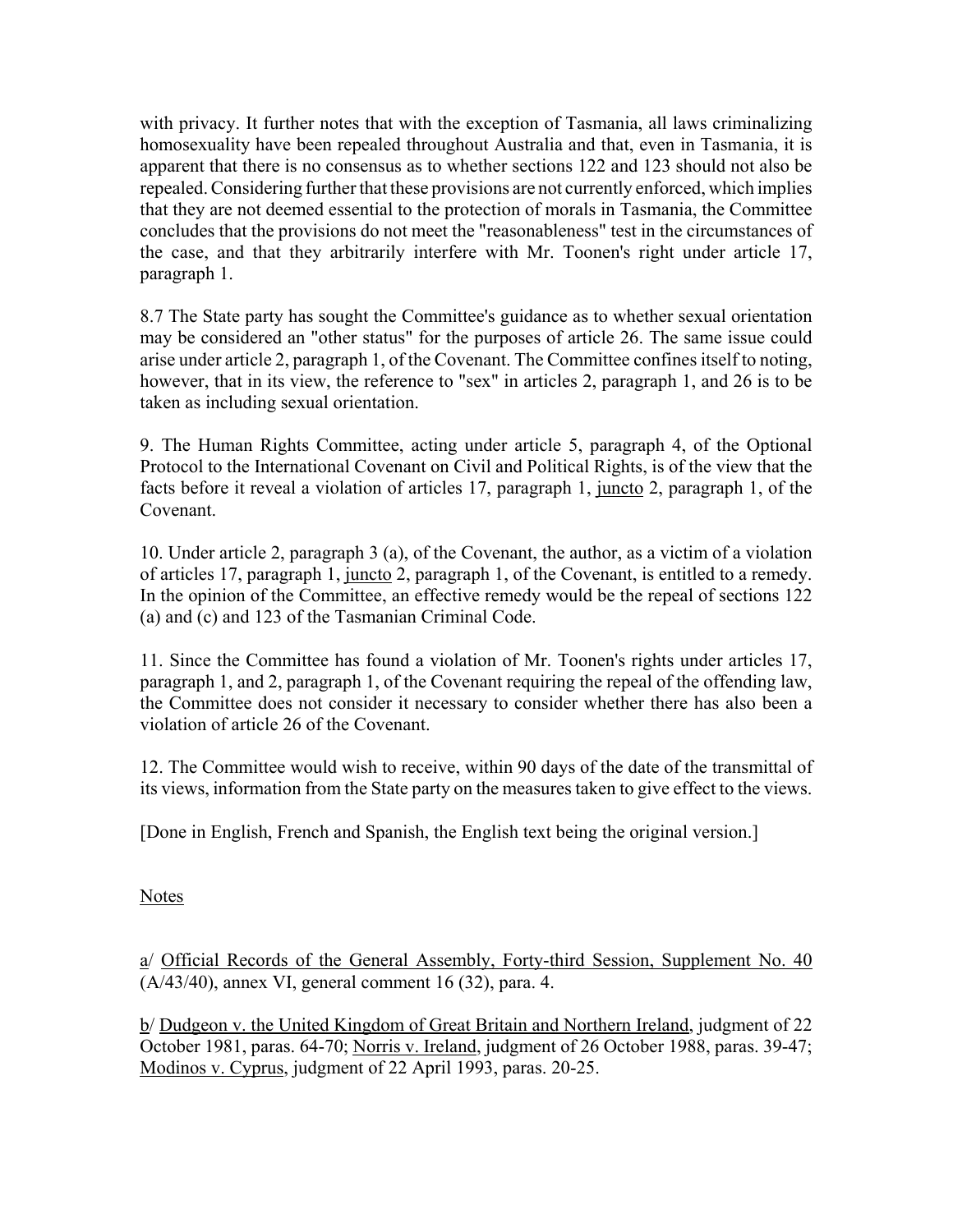c/ The author refers to the Committee's views in case No. 208/1986 (Bhinder v. Canada), adopted on 9 November 1989, paras. 6.1 and 6.2 (see Official Records of the General Assembly, Forty-fifth Session, Supplement No. 40 (A/45/40), annex IX.E).

d/ These examples are documented and kept in the case file.

\* The text of an individual opinion submitted by Mr. Bertil Wennergren is appended.

# **Appendix**

# **Individual opinion submitted by Mr. Bertil Wennergren under rule 94,**

## **paragraph 3, of the rules of procedure of the Human Rights Committee**

I do not share the Committee's view in paragraph 11 that it is unnecessary to consider whether there has also been a violation of article 26 of the Covenant, as the Committee concluded that there had been a violation of Mr. Toonen's rights under articles 17, paragraph 1, and 2, paragraph 1, of the Covenant. In my opinion, a finding of a violation of article 17, paragraph 1, should rather be deduced from a finding of violation of article 26. My reasoning is the following.

Section 122 of the Tasmanian Criminal Code outlaws sexual intercourse between men and between women. While section 123 also outlaws indecent sexual contacts between consenting men in open or in private, it does not outlaw similar contacts between consenting women. In paragraph 8.7, the Committee found that in its view, the reference to the term "sex" in article 2, paragraph 1, and in article 26 is to be taken as including sexual orientation. I concur with this view, as the common denominator for the grounds "race, colour and sex" are biological or genetic factors. This being so, the criminalization of certain behaviour operating under sections 122 (a) and (c) and 123 of the Tasmanian Criminal Code must be considered incompatible with article 26 of the Covenant.

Firstly, these provisions of the Tasmanian Criminal Code prohibit sexual intercourse between men and between women, thereby making a distinction between heterosexuals and homosexuals. Secondly, they criminalize other sexual contacts between consenting men without at the same time criminalizing such contacts between women. These provisions therefore set aside the principle of equality before the law. It should be emphasized that it is the criminalization as such that constitutes discrimination of which individuals may claim to be victims, and thus violates article 26, notwithstanding the fact that the law has not been enforced over a considerable period of time. The designated behaviour none the less remains a criminal offence.

Unlike the majority of the articles in the Covenant, article 17 does not establish any true